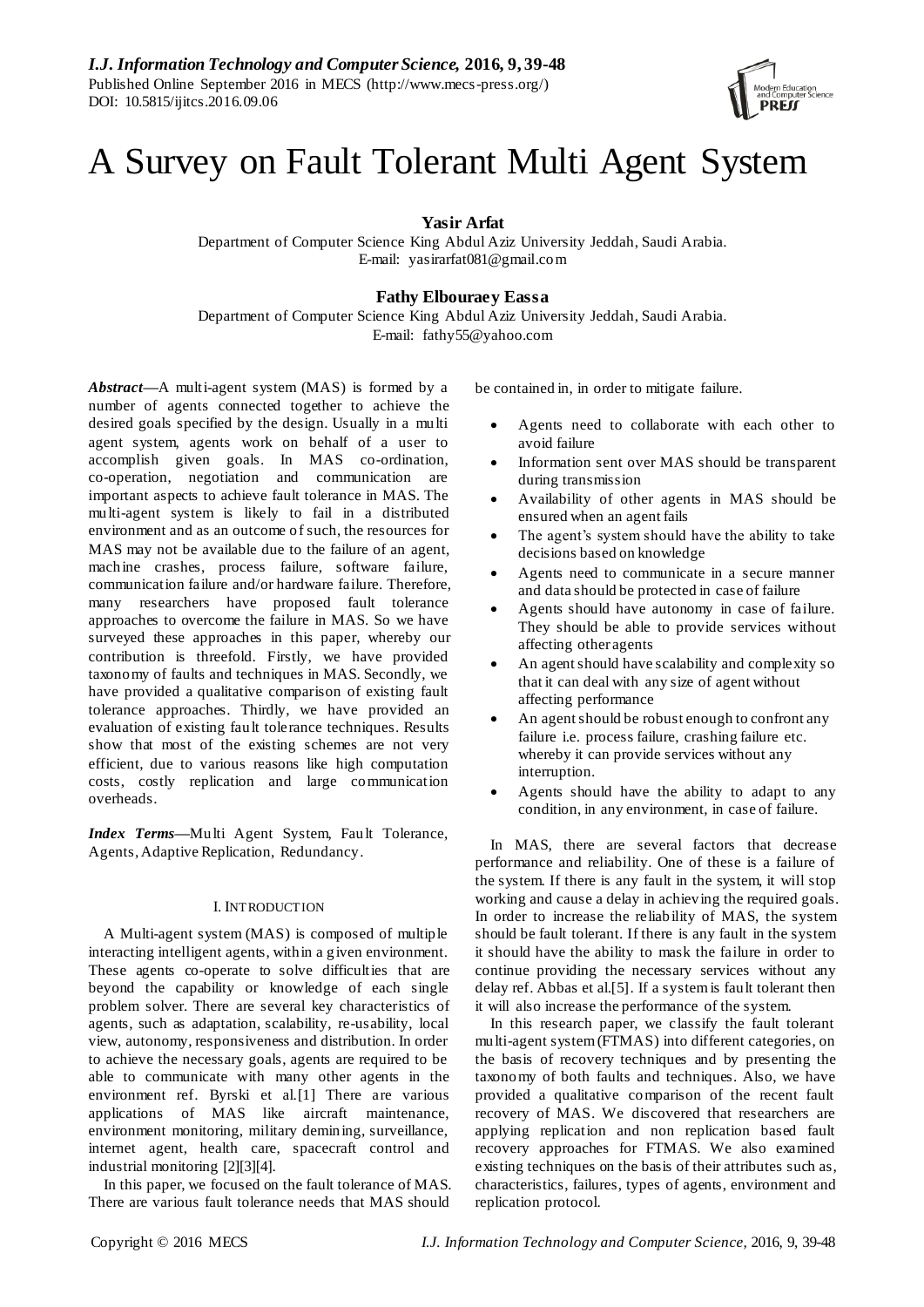The rest of the paper is organized as follows. Section II contains a brief background of FTMAS, Section III briefly describes a summary of existing literature. Section IV presents a taxonomy of FTMAS. In section V, we have provided a comparison of FTMAS with other techniques. Section VI summarizes the advantages and disadvantages of existing techniques in FTMAS. In section VII, we conducted an evaluation. In section VIII, we have discussed future challenges and issues. Finally, section IX concludes the paper.

#### II. BACKGROUND

Multi agent system comprises of various agents, entities etc. A single agent is capable of carrying out independent actions to achieve the delegated goals. This agent system may work in different environments according to the tasks set to it, responsibilities assigned to it by the system or program inside the agent system. Figure1 shows the basic operation and work performed by the agent system



Fig.1. A multi agent system

A specific agent will carry out specific goals in the multi agent system, for example: *Environment*: Patient & hospital, *Goal*: Healthy patients, *Actions*: Tests and treatments, *Percepts***:** Patient symptoms, *Agent Type***:**  Medical diagnosis. An agent has a range of characteristics i.e. reactiveness, reliability, scalability, autonomy, robustness, intelligence, persistency, goal-orientation, adaptability and sociability. These are the basic characteristics of an agent that it contains.

In multi agent systems (MAS), several agents are working together to achieve task-oriented goals on behalf of the user or human ref. Maciel et al.[6] Successful interaction is required among agents in MAS to negotiate, coordinate and cooperate with each agent in the environment ref. Gerrard et al.[7] The best examples of MAS are Internet agents and as used in Spacecraft control ref. Li et al.[8] Nowadays, researchers and developers alike are using the agent in the distributed environment, such as those used as environment agents who need co-ordination, co-operation, and negotiation. These are the basic issues that MAS has in each environment ref. Davoodi et al.[9]. As the failure rate increases when there is less co-ordination, co-operation and communication among the agents, this leads to the failure of the system. Hence, these types of failures are subject to the host, machine and exception set ref. Wang al.[10].

There are several fault tolerance MAS techniques that have been proposed to mask the faults in MAS. Each technique differs in its ability to mask failure in MAS.

#### III. LITERATURE REVIEW

This section presents an overview of the state-of-the-art of fault tolerance techniques in the multi agent system (FTMAS). This overview comprises of discussion about the assumptions, objectives, methodologies and key approaches present in existing works. Based on this section, we will present a taxonomy and comparison in the following sections.

## *A. Towards FTMAS Architecture*

Kumar et al. [11] describe that there were many possibilities that failure could happen at any time in MAS of any distributed system. Many agents were not available due to process failure, exceptions and breakdown of communication. There were many faults that existed ranging from database recovery, TS monitoring, resource manager and fault tolerance distributive systems up to application server. There were many issues in these techniques, such as using replication schemes as a critical system for monitoring. However, when it increases the reliability of the system it duplicates the data and services. Moreover, many systems saved the application state but it also created many problems during recovery. To overcome this tradit ional fault tolerance technique they proposed Adaptive Agent Architecture (AAA) for the multi-agent system (MAS). Whereby, AAA overcomes a problem like a broker failure without incurring undue overheads. There may be more than one of many such brokers in the large multi-agent system. In the case of sudden unavailability of a broker in AAA, they used the team based approach for automatic recovery of MAS. Furthermore for the recovery, they assumed three different recovery schemes, namely logical characterization, recovery scheme and recovery scenario. In these assumptions, they described different steps, theorems and characterizations of performance. Their results show that autonomous agents can make a multi-agent system more robust.

#### *B. Towards Adaptive FTDMAS*

Marin et al. [12] have also proposed an adaptive architecture for the multi-agent system (MAS). It deals with existing problems in MAS using new methodologies. MAS as a distributed system may by its very nature accrue failure at any time in the system. Moreover, due to it being a distributed system, computations of dynamic applications were often changed, during execution. Nevertheless, they tried to make it more flexible to overcome the flaws of the conventional system. On the proposed architecture, we can either replicate or replicate the software element on the spot. The advantage of this approach is that we can change replication tactics in a matter of a few seconds. The main objective of selected architecture is to make fault tolerance more efficient for MAS, using selective replication techniques. An outcome of this approach is to develop architecture, which is suitable for dynamic fault tolerance for applications. They used the selective replication scheme as many problems existed for approaches to dynamic applications. Moreover, they also introduced a framework namely,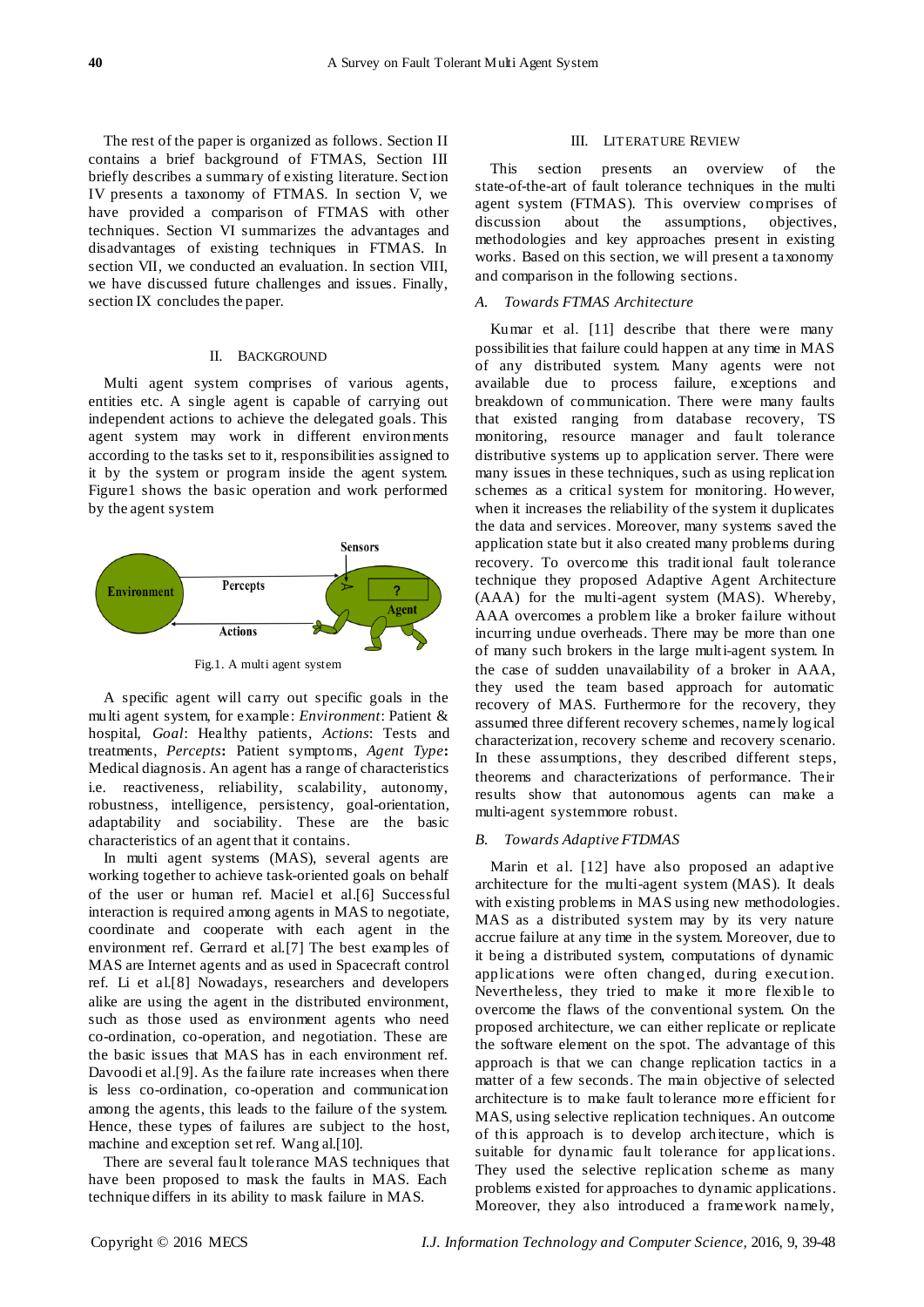(dynamic adaptive replication extension) DARX, which uses both active and passive replication, specially designed for the distributed application. It has many advantages i.e. to dynamically add or remove replicas, atomic and ordered multicast for each replication group etc. To manage the failure of the system, there is a replication manager associated with each group which performs the following functions: 1)Maintenance of information within the group 2)Perform suspension and resumption activity 3)Diffusion of a message and 4)Switching the replication strategy. The benefits of performing these functions are that: the replication manager can recover the failure quickly; when one group fails, the other groups have all the information needed in order to active a new replica. A simulation display ensures that minimum energy is utilized between nodes to carry out the task, as a single copy of data will be sent and it also improves the probability of delivery.

## *C. Towards Automatic FTMAS*

Almeida et al. [13] presented an automated fault tolerance (FT) MAS scenario. They described that there are many possibilities whereby an exception or failure can occur at any time in the system. These failures occur when recovery and fault tolerance approaches are defined at the design level. Indeed, it is very difficult to decide at the design level when and where to apply the FT approach (i.e. replication). But conventional approaches are out of order when it comes to dynamic systems (i.e. MAS). These applications could be ambient intelligence systems, related to e-commerce, crisis management systems or the air traffic control system. According to the situation and nature of interdependencies in these applications, an agent can change their role during the computation stage. Therefore, to overcome all difficulties and to make the FT management automatic and dynamic, they considered a self-adaptation FT approach.

In MAS, multiple errors may occur as they are only considered as crash type failures. Thus, to mask these types of failures, replication is considered an ideal approach. There are various types of replication approaches, from static to non-static and explicit replication. Moreover, for replication they presented dynamic and automatic control of replication. Hence, they chose a DARX framework, which has dynamic distributed replication features. Using this system, they have estimated the critical essence of the system by concluding with different types of information i.e. messages, plans and roles etc.

#### *D. Decentralized Architecture for FTMAS*

Khan et al. [14] presented fault tolerant decentralized architecture for the multi-agent system. Most applications have a lack of fault tolerance. There is an expectation that usage of MAS in different distributed applications will increase. However, there are many faults existing within the agent platform, causing a multitude of problems. To overcome all these problems they introduced decentralized architecture, as an alternative to the centralized architecture of the agent platform (AP).

Figure 2 shows the working of decentralized architecture, namely Virtual Agent Cluster (VAC). When a single agent platform is deployed it includes all machines. A similarity exists between virtual agent cluster and cluster computing, where the front processor distributes the load among the machines.

Agent Communication Language (ACL) also acts as a front processor. It is used as an interface to communicate with another agent in the system. The communication between machines is bi-directional through IP addresses, whereby in each machine there is an Agent Management System (AMS). It is organized in such a manner that failure of one machine does not affect the other. There are several characteristics of this architecture, which includes fault tolerance and recovery, autonomy, application layering architecture (inter VAC and intra VAC) and load balancing. These characteristics make this decentralized architecture more flexible in scale and fau lt tolerant. Moreover, fault tolerance is the greatest substantial advantage that can be achieved through this decentralized architecture.

## *E. Plane-Based Replication for FTMAS*

Almeida et al. [15] presented a plane-based replication of the fault tolerant multi-agent system. In their proposed scheme, they used this method for stipulating the dependability for MAS through replication. This method is different from others cited above, here they focus on predictive and adaptive replication whereby the critical agents are replicated to overcome failures. As some of the application uses static replication, in contrast here they use dynamic replication. The latter has advantages over static replication i.e. re-allocation of tasks, changing the role of an agent, flexible organization etc. Moreover, it is very important to replicate an agent through dynamic and automatic means. Here, they are more focused on building reliable MAS. Hence, a plan based fault tolerance method promising prevention because it predicts upcoming behavioral patterns of an agent. To make MAS more reliable, original predictive approach calculates criticality of the agent dynamically. Then this criticality of the agent is used for replication, in a manner to increase the dependent ability on the basis of resources that are available. They also validated their approach on the DARX framework and DIMA. In this strategy, an agent is accomplished as DIMA agent and usage of DARX in command is used to obtain replication capabilities.

#### *F. Adaptive and Automated FTMAS*

Singh et al. [16] have proposed this framework for a critical agent in the multi-agent system (MAS), based on the cardinality of an agent. Sometimes replication can become very costly due to the complexity of the system; moreover, dynamic replication is also a need of all agents in fault tolerance MAS. Hence, to overcome these issues they proposed this particular framework. They mixed two techniques namely, active and pass ive replication. Thereby, critical agents will actively replicate, more focused relatively to other agents. The benefit of this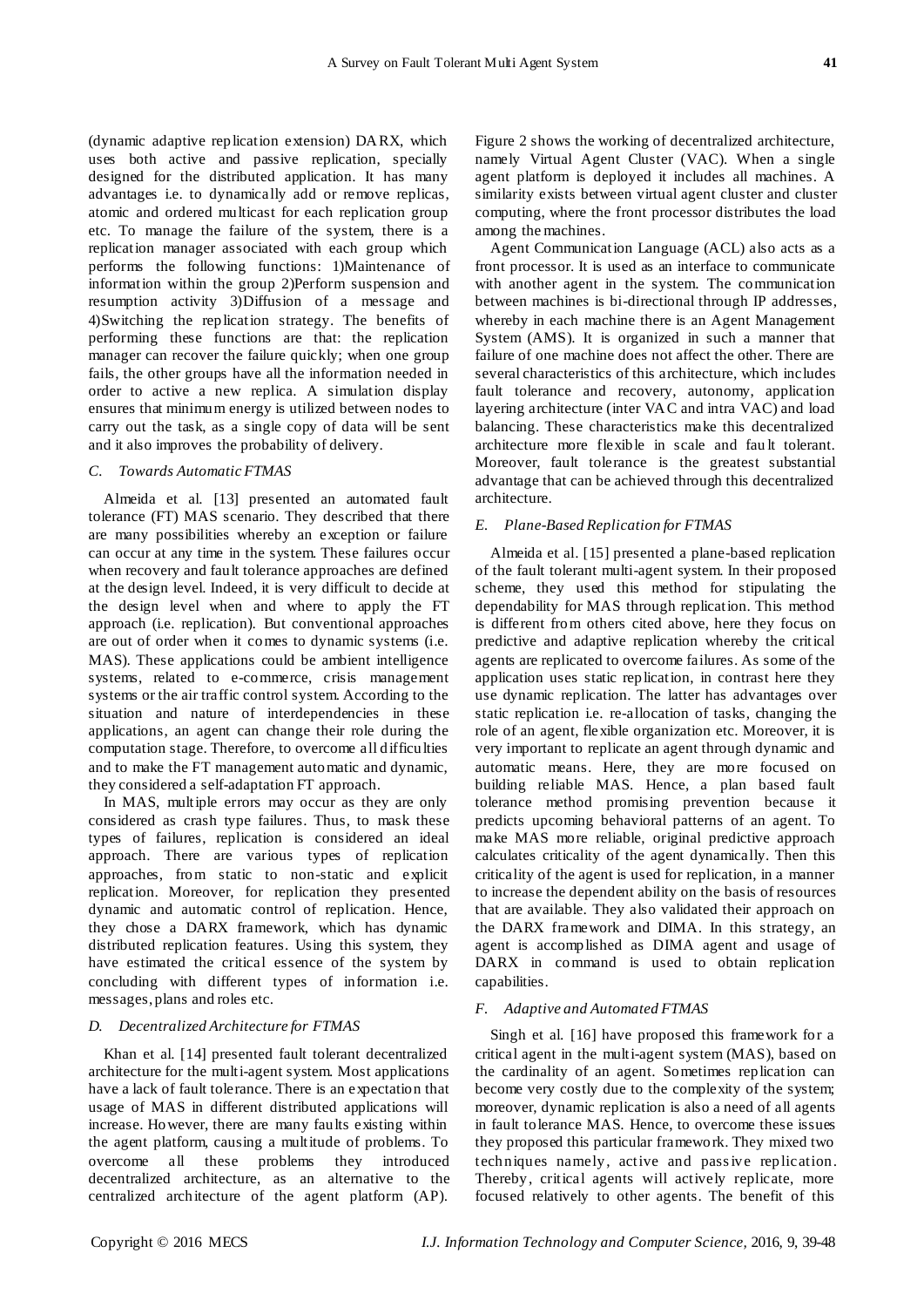approach is to reduce the complexity of the system, cost, optimal utilization and more importantly, optimal fault tolerance. The proposed framework is hybrid, having the automated and adaptive characteristics of fault tolerance. This framework has three different components: 1) Replica Store 2) Fault Management Agent (FMA) and 3) Event Monitoring Agent (EMA).

In replica store central fault management unit (CFMU) divides it into two phases, active and passive replica store. A passive replica is used to update the agent periodically. For critical agents, active replica are used to having a working replica. All faults management control is done by the FMA. It also retains information about the replication, whether it is active or passive replication. The last component is EMA, which is responsible for keeping track of the information related to crashes, putting in the substitute replica for that agent. Results show that fifty percent actively replicated agent can remove the complexity of the system. Moreover, from the proposed system, scalability of the fault tolerance multi-agent systems can be improved.

#### *G. Hybrid Based Approach for FTMAS*

Koppensteiner et al. [17] have proposed a hybrid fault tolerance multi-agent system using the heartbeat mechanis m. They used this mechanism to detect failure in MAS. They found three different types of failures here, namely: 1) System disturbance 2) Physical Component Failure and 3) Software Entity Failure. To recover from physical component failure i.e. a failure in tangible hardware or failure in block base application controlling function, they introduced the heartbeat mechanism. Using the heartbeat between the LLC (Low-Level Control layer) and HLC (High-Level Control layer) they minimized messages to maintain the system's stability. This approach also implements the heartbeat method exclusive from distribution of messages on the system. If there is a fault inside the system, they can only communicate messages if necessary. In a situation of complete failure in the system, both LLC and HLC will be used to detect which agent has failed. Utilizing the heartbeat method, they will try to fix it.

## *H. Choice of Sampling Rates in FTMAS*

Bora et al. [18] proposed fault tolerance in a multi-agent system based on the sampling period. To increase the fault tolerance in distributed and dynamic systems, adaptive replication techniques were very useful. But there is one disadvantage of this approach; it increases the cost due to adaptive replication. To overcome this drawback, a sampling period was introduced to minimize the cost. This technique whereby it monitors critical agents, properly chooses the appropriate replication for the agent based on its criticality. They applied this technique on abstract architecture for adaptive replication. This architecture consists of replication manager; which is responsible for providing active and passive replication among different replica. It also monitors and handles faults inside the replica. The Main modules contained in this architecture

are observation and feedback control. The replication manager utilizes these features. The Observation module collects information about the system and passes this information to feedback control. All this information is processed by feedback control, which then decides which agent is most critical, having calculated their relative critical value. Then it applies the adaptive replication policy based on the criticality of the system. This architecture covers the crash type of failure in multi-agent systems. In this research paper, they also assume that the sampling period will maximize accuracy, reduce the cost of replication and increase the response time of the system.

## *I. A Decision-making based approach for Fault Handing in Multi-Agent System*

Mirian, Maryam S. et al. [19] introduced a new decision-based technique for fault handling in the multi-agent system. They described the multi-agent system more like a distributed system where fault can occur at any time in the system. In the paper, they focused on the faulty agent and their recovery in the multi-agent system. In the presented technique, if a fault agent requests its other agents or its team agents come to know that this agent is faulty and needs help, then there are several help requests that exist. However, which help request is appropriate and which will be effective are all decided at the decision-making phase. At this stage, they also use the best fit, first come first serve and shortest job first algorithm to making the decision for the help request. For this methodology there is no central agent, all agents are decentralized. Each agent has knowledge about the environment and existing agents in the environment. They all also have the ability to perform the task of other agents. If an agent fails in the system another agent can help based on the decision-making phase.

## *J. Distributed Adaptive Fault-Tolerant Consensus Control of Multi-Agent System with Actuator Faults*

Khalili et al. [20] presented a distributed FT consensus control of MAS with actuator faults. This FTMAS is based on three different assumptions. In this distributed system an FT control component was developed to perform a two-step process between the agents. The first would diagnose the fault in the MAS while the second would provide an opportunity to recover in an adaptive manner. These assumptions are constructed using mathematical equations and in particular, vectors. Using the assumptions, it can check the system's stability with the closed-loop mechanism. The main objective of this system is to develop an algorithm that diagnoses and recovers faults. A unique feature of this algorithm is that it takes an information-neighboring algorithm and applies its actions.

## IV. TAXONOMY OF FAULTS IN MAS

In this section, we have presented a taxonomy of faults and their related techniques. First of all, we divided the faults into two different categories, namely fail silent and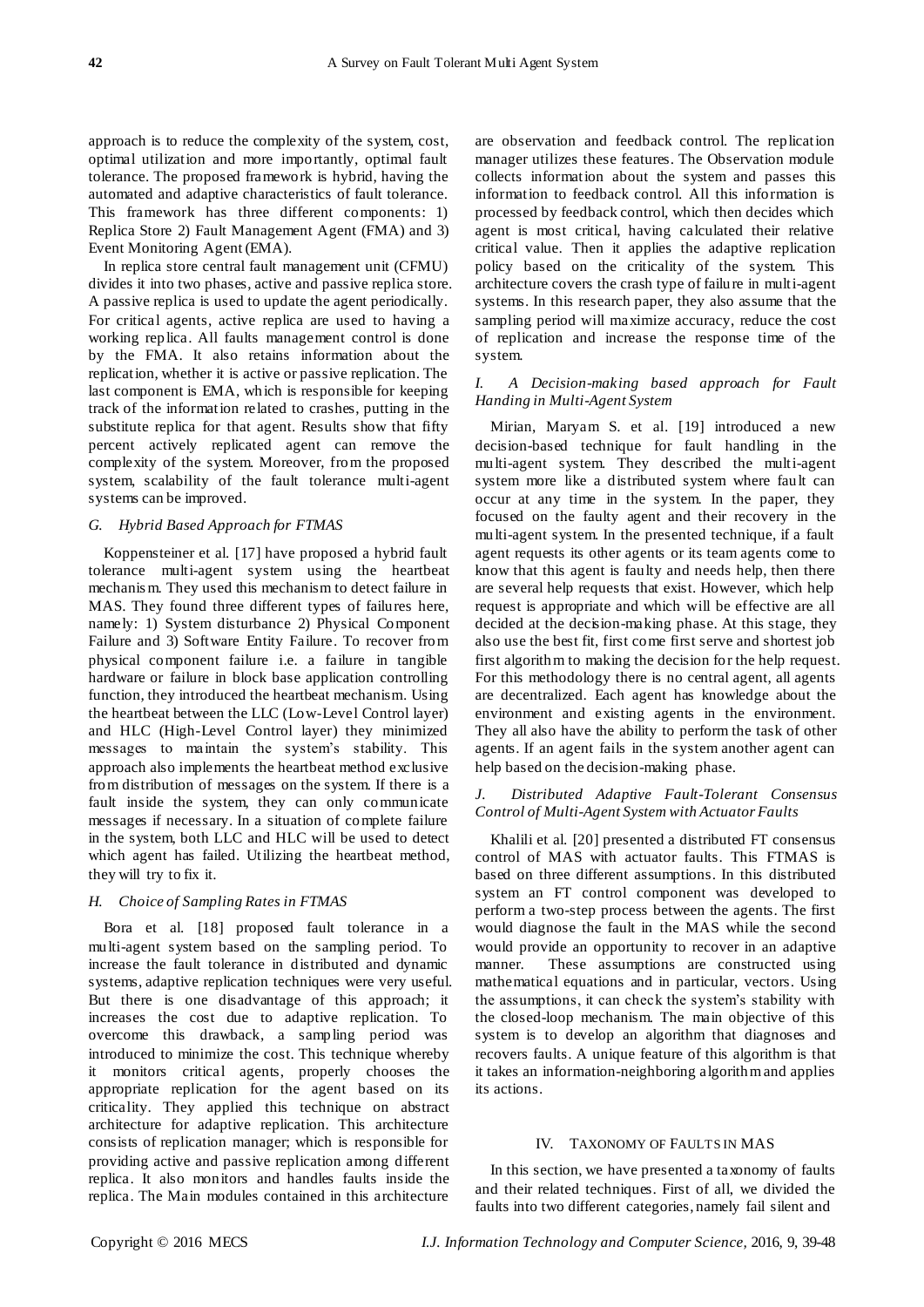fail uncontrolled. These are the faults we found in a different paper that we surveyed. Fail silent faults are those, which belong to the crash type of failure. On the other hand fail uncontrolled are those failures, where any type of fault or failure can occur. The faults are then further subdivided into different types as given in Figure 2.



Fig.2. Taxonomy of faults in MAS



Fig.3. Taxonomy of techniques against the faults in MAS

We also found out the taxonomy of the techniques that researchers are applying for fault tolerance in the multi agent system. We have classified these approaches into three different categories. These are replication based, non-replication based and hybrid approaches. Then we further subdivided these techniques, for example the replication based approach has active replication, passive replication and adaptive replication. Moreover we also further subdivided the non-replication based approaches into two different types, these being architecture oriented and mathematical/algorithmic, which are given in Figure 3. These are the existing techniques that are used for fault tolerance, if there is any fault in the system using these techniques we can avoid failure of the whole system. These approaches have their own advantages and disadvantages, which vary according to the environment where these methods are being applied.

## V. QUALITATIVE COMPARISON OF FTMAS

In this section, we have provided a qualitative comparison of the existing fault tolerance approaches of MAS as given in table 1. For this purpose we have used the following parameters: 1) Agent type 2) Fault tolerance technique 3) Objectives 4) Language 5) Type of failure 6) Replication protocol 7) Characteristics and 8) Environment.

According to this table, Kumar et al. [11] have adopted the object replication based fault tolerance approach for MAS, which has characteristics like autonomy and local view, whereby the main objectives of this approach achieve a faster fault recovery as they use the broker process failure. Moreover, Marin et al. [12] and Almeida et al. [15] provide the dynamic replication approach for the fault tolerance multi-agent system, having the objective to achieve that the agent should execute the goal. Furthermore, this technique covers machine and host failures, network failure and distributed agent failures. They are also using different types of agents, namely selective agent and critical agent. Moreover, both are using the Knowledge Query Manipulation Language (KQML) for agent communication among each other.

| <b>Research</b><br>Paper | <b>Technique</b>                            | <b>Characteristics</b>                      | Type of<br><b>Failure</b>                                                                            | <b>Replication</b><br><b>Protocols</b> | <b>O</b> bjectives                                                                                                          | Agent<br><b>Type</b> | <b>Environment</b>        |
|--------------------------|---------------------------------------------|---------------------------------------------|------------------------------------------------------------------------------------------------------|----------------------------------------|-----------------------------------------------------------------------------------------------------------------------------|----------------------|---------------------------|
| Kumar et<br>al. $[11]$   | Adaptive<br>Agent<br>Architecture           | Autonomy,<br>Local views                    | i) Machine<br>Crashes.<br>ii) End of<br>broker process.<br>iii) Network<br><b>Break Down</b>         | Object group<br>replication            | i) To achieve<br>warm backups.<br>ii) Object group<br>and virtual<br>Synchrony                                              | Complex<br>Agents    | Virtual<br>Environment    |
| Marin et<br>al. [12]     | <b>Bypass</b><br>dynamic<br>Replication.    | Autonomy, Run<br>time replication<br>change | i) Host and<br>Net work<br>failures.<br>ii) Failure of an<br>agent in<br>distributed<br>applications | Dynamic<br>Replication                 | i) Efficient FT<br>for MASthrough<br>Selective Agent<br>Replication<br>ii) Appropriate<br>MA architecture<br>for dynamic FT | Selective<br>Agent   | Continuous<br>Environment |
| Almeida<br>et al. $[13]$ | Self<br>adaptation of<br>fault<br>tolerance | Autonomous,<br>Dynamic,<br>automatic        | i) Crash type of<br>failure cause<br>by the internal<br>(hardware)                                   | Adaptive<br>Replication                | i) Make<br>autonomous the<br>Management of<br>fault tolerance,                                                              | Critical<br>Agent    | Discrete<br>Environment   |

Table 1. Qualitative Comparison

Copyright © 2016 MECS *I.J. Information Technology and Computer Science,* 2016, 9, 39-48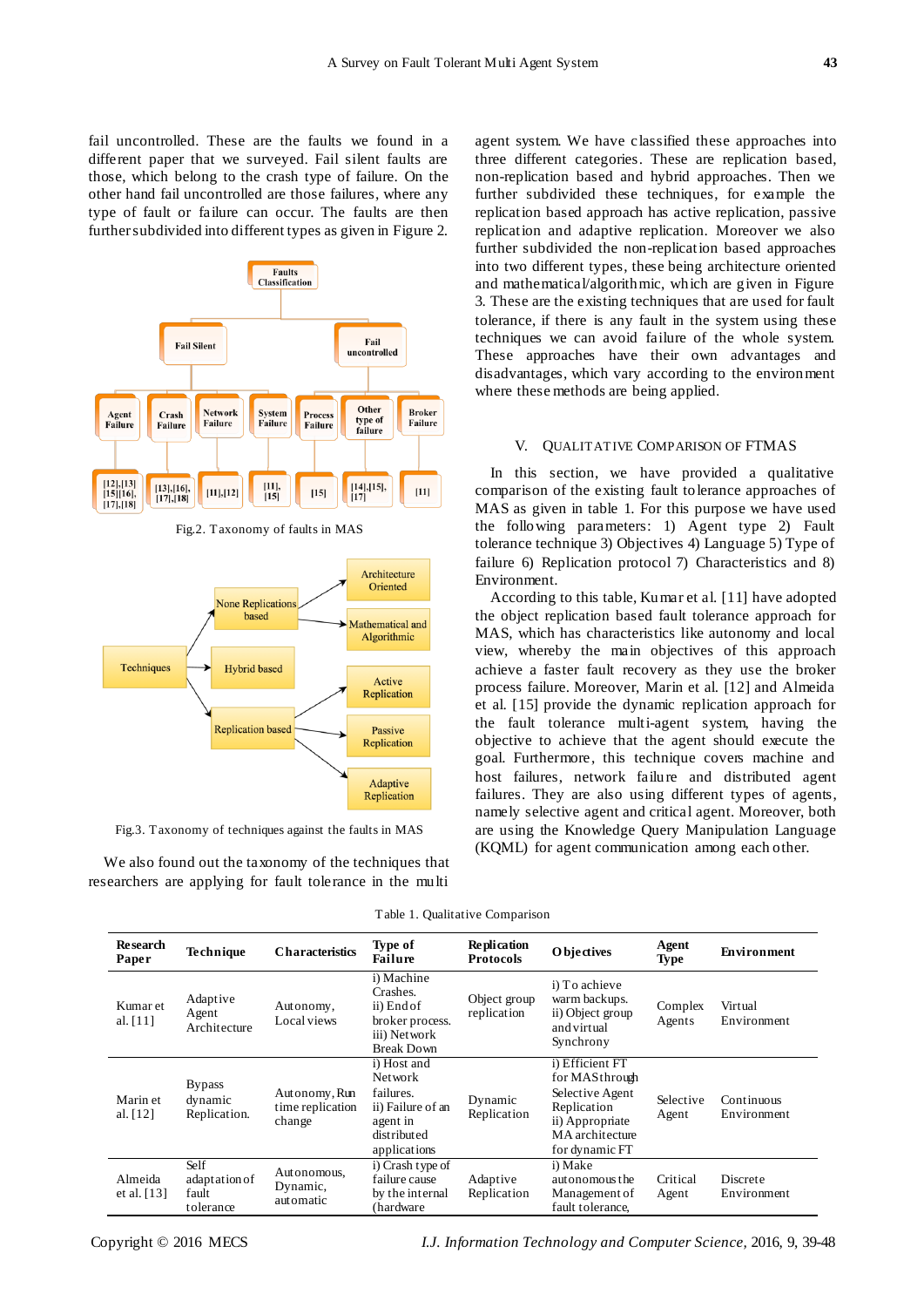|                                  |                                                                                                                                                  |                                                                                                                                                                               | issue and OS<br>crashes) or<br>external factor<br>(malicious<br>attacks.<br>environment<br>tragedy and<br>power failure)                                                                                                            |                                                                  | ii) To make this<br>fault tolerance<br>management<br>dynamic and<br>automatic                                                                                                                                                                                                     |                   |                           |
|----------------------------------|--------------------------------------------------------------------------------------------------------------------------------------------------|-------------------------------------------------------------------------------------------------------------------------------------------------------------------------------|-------------------------------------------------------------------------------------------------------------------------------------------------------------------------------------------------------------------------------------|------------------------------------------------------------------|-----------------------------------------------------------------------------------------------------------------------------------------------------------------------------------------------------------------------------------------------------------------------------------|-------------------|---------------------------|
| Khan et<br>al. [14]              | Virtual Agent<br>Cluster                                                                                                                         | <b>Faster Recovery</b><br>and Fault<br>Tolerant,<br>Autonomous.<br>Architecture for<br>application<br>layering<br>(intraVAC and<br>interVAC),<br><b>Balancing the</b><br>Load | i) Centralized<br>AMS lack of<br>fault tolerance.<br>ii) Centralized<br>system become<br>bottleneck<br>under heavy<br>load.<br>iii) Utilization<br>of information<br>service and<br>provision<br>QOS (timelines<br>and reliability) | Active<br>replication                                            | i) To embrace<br>peer-to-peer<br>computing<br>paradigm.<br>ii) Eliminate the<br>limitations in<br>present in<br>existing Agent<br>Platform (AP)                                                                                                                                   | Active<br>Agent   | Virtual<br>Environment    |
| Almeida<br>et al. [15]           | Replication of<br>critical agents                                                                                                                | Predictive.<br>Automatic and<br>Adaptive                                                                                                                                      | i) An agent<br>failure or a<br>machine.<br>ii) Host failure<br>and process<br>failure base on<br>adaptive failure<br>indicators<br>hierarchy.                                                                                       | Active and<br>Passive<br>Replication,<br>(Dynamicall<br>y apply) | i) Provide some<br>action based on<br>after calculation<br>of value of a<br>system that will<br>be executed by<br>the agent near<br>future in case of<br>failure of an<br>agent.<br>ii) Each agent<br>should execute<br>each plan<br>(action) in order<br>to achieve the<br>goal. | Critical<br>Agent | Continuous<br>Environment |
| Singh et<br>al. [16]             | Automatic<br>and adaptive<br>fault<br>recovery,<br>Central fault<br>Management                                                                   | Local views                                                                                                                                                                   | i) Crash or<br>failure of an<br>agent.<br>ii) Critical<br>agent failure                                                                                                                                                             | Adaptive<br>Replication                                          | i) Using the both<br>active and<br>passive<br>replication make<br>the MAS more<br>scalable, reliable<br>and fault<br>tolerant.<br>ii) To reduce cost<br>and complexity<br>of the system.                                                                                          | Critical<br>Agent | Transient<br>Environment  |
| Koppenste<br>ir et al.<br>$[17]$ | Heartbeat<br>mechanism<br>(failure)<br>detection),<br>Supervisor<br>Agent<br>Approach<br>(system<br>failure<br>absorption,<br>fault<br>recovery) | Autonomous,<br>Local views                                                                                                                                                    | i) Physical<br>Components<br>failure<br>(Breakdown of<br>whole<br>resource,<br>temporary<br>failure)<br>ii) Software<br>entity failure<br>iii) Partially<br>agent failures                                                          |                                                                  | i) To increase the<br>stability of the<br>system<br>To shorter the<br>reaction time.<br>ii) To enhance<br>the fault<br>tolerance of a<br>complex system                                                                                                                           | Complex<br>Agent  | Discrete<br>Environment   |
| Khalili et<br>al. [20]           | Distributed<br>adaptive<br>fault-tolerant                                                                                                        | Autonomous,<br>Adaptive.                                                                                                                                                      | i) Crash failure<br>ii) failure of an<br>agents                                                                                                                                                                                     | Adaptive<br>Replication                                          | To reduce the<br>cost of<br>replication in<br>MAS and<br>computation<br>overhead.                                                                                                                                                                                                 | Critical<br>Agent | Discrete<br>Environment   |

Additionally, Almeida et al. [13] and Khan et al. [14] also presented a replication and non-replication based approach respectively. To overcome the drawback of the Khan et al. [14] centralized MAS system, they presented decentralized architecture whereby centralized

architecture was thought to develop bottlenecks under a heavy load. They have used the Agent Communication Language (ACL) for communication between agents by using active agents. The main objectives of this technique are i) To embrace a peer-to-peer computing paradigm and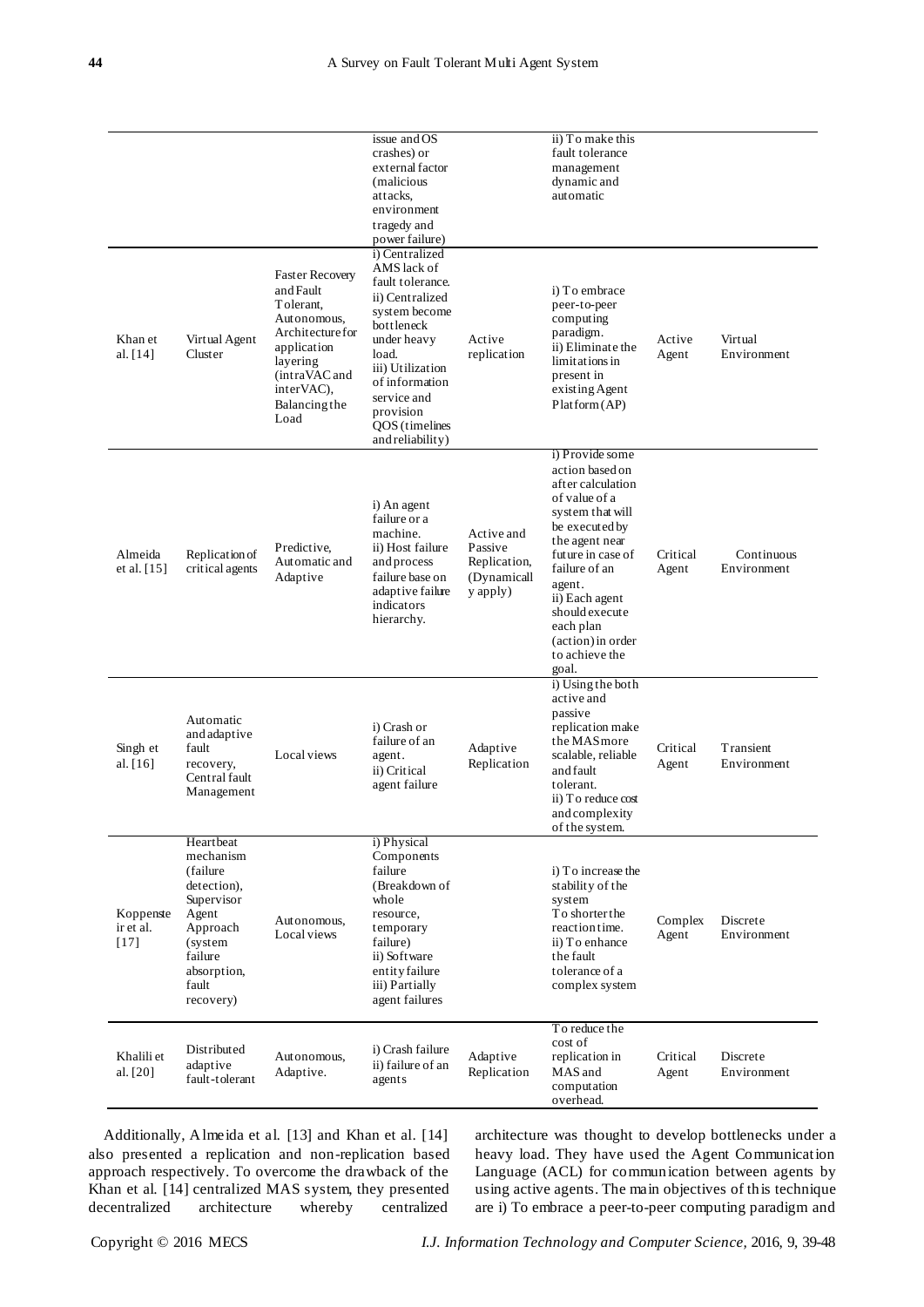ii) To eliminate the limitations present in existing Agent Platform (AP).

On the other hand Almeida et al. [13] have provided KQML for the agent. They also used a discrete environment where the agents can perform only limited actions. The goal of this approach is to make autonomous management of fault tolerance and also make this fault tolerance management dynamic and automatic.

Singh, Aarti et al. [16] have provided automatic and adaptive fault recovery for the multi-agent system. Characteristics of these approaches are a local view and autonomy. The main objective of this approach is to achieve i) using both active and passive replication to make MAS more scalable, reliable and fault tolerant. ii) To reduce cost and complexity of the system. They are also using the agent in a transient environment. The technique that they provided covers the following types of failures:

i) Crash or failure of an agent ii) Critical agent failure.

Koppensteiner et al. [17] and Khalili et al. [18] have presented the heartbeat mechanism and choice of the sampling rate for fault recovery respectively. On the other hand these approaches cover physical components failure, partial agent failure, crash failure and failure of agents.

This comparison gives us a clear idea of different approaches for fault tolerant multi-agent systems and how to deal with these failures using an appropriate approach, which is efficient, with less overheads, easy to use and less costly.

| <b>Research Paper</b>          | Technique                                                                                                                         | Pros                                                                                                                                                                                                                                                                                               | Cons                                                                                                                                                                                                                                                         |
|--------------------------------|-----------------------------------------------------------------------------------------------------------------------------------|----------------------------------------------------------------------------------------------------------------------------------------------------------------------------------------------------------------------------------------------------------------------------------------------------|--------------------------------------------------------------------------------------------------------------------------------------------------------------------------------------------------------------------------------------------------------------|
| Kumar et al. [11]              | Adaptive Agent<br>Architecture                                                                                                    | i) Effects of recovery on response time.<br>ii) Effects of transition on response time.<br>iii) Less overheads of using teamwork.                                                                                                                                                                  | i) More focused on broker failure<br>tolerance.<br>ii) Less focused on individual agents.<br>iii) Require extra computing for the<br>management of brokerage layer.                                                                                          |
| Marin et al. [12]              | Bypass dynamic<br>Replication                                                                                                     | i) Fast way to handle faults and recovery.<br>ii) Improvereliability, fault-tolerance.<br>iii) Improve accessibility.                                                                                                                                                                              | i) Replication is very costly<br>ii) More Computations are required.                                                                                                                                                                                         |
| Almeida et al. [13]            | Self adaptation of fault<br>tolerance<br>(Dynamic adaptation of<br>replication strategies)                                        | i) It provides dynamic replication; we can<br>use both active replication and passive<br>replication. It provides better recovery.                                                                                                                                                                 | i) When we use both active replication and<br>passive replication in MAS, such an<br>environment proves very costly.                                                                                                                                         |
| Khan et al. [14]               | Virtual Agent Cluster                                                                                                             | i) Decartelized MAS is less faulty as<br>compared to centralized.<br>ii) More reliable.<br>iii) Faster as compared to centralized.                                                                                                                                                                 | i) It falls short of addressing the<br>heterogeneity issue.<br>ii) Cost implication of recovery in multi<br>organizational context.<br>iii) More overheads.                                                                                                  |
| Almeida et al. [15]            | Replication of critical<br>agents                                                                                                 | i) It provides replication for the criticality<br>of agent, which is more critical than<br>applying the replication for them.                                                                                                                                                                      | i) It is very hard to find out which agent is<br>more critical in multi agent system for<br>fault tolerance.                                                                                                                                                 |
| Singh et al. $[16]$            | Automatic and adaptive<br>fault recovery, central<br>fault Management                                                             | i) Using this approach, it provides<br>automatic recovery for faults when they<br>occur and adaptive fault recovery.                                                                                                                                                                               | i) This approach has high overheads.<br>ii) Reliability of this technique is less as<br>compared to the other listed techniques in<br>this table.                                                                                                            |
| Koppensteiner et<br>al. $[17]$ | Heart beat mechanism<br>(failure detection)<br>and Supervisor agent<br>approach (system<br>failure absorption, fault<br>recovery) | i) It provides faster fault recovery.<br>ii) Sending messages at a specified period<br>of time through which it can easily find out<br>which agent has failed, thus providing<br>quick recovery.                                                                                                   | i) Computation cost is high as it involves a<br>lot of work communicating with each<br>agent.<br>ii) Reliability is very low.<br>iii) Very slow technique that causes more<br>overheads due to sending regular messages<br>after a specified period of time. |
| Bora et al. [18]               | <b>Adaptive Replication</b><br>based on sampling<br>rates.                                                                        | Using the sampling rate replication cost<br>will decrease.<br>Response time of switching from active to<br>passive and visa versa will decrease.<br>Fault and reliability can be achieved easily<br>using the sampling rate.<br>Adaptive replication increases the response<br>time of the system. | i) Adaptive Replication is very costly.<br>ii) Overhead will be very high.                                                                                                                                                                                   |

Table 2. Pros and Cons of Existing Techniques

#### VI. PROS AND CONS OF EXISTING TECHNIQUES

Here in this section we have described the different approaches and their pros & cons us ing different parameters as given above [11], [12], [13], [14], [15],

[16], [17],[18],[19],[20]. In this section we find out the advantages and disadvantages of the fau lt tolerance approaches that we surveyed in the literature review. In given table 2 we can see that there are some techniques that are providing better fault tolerance recovery for any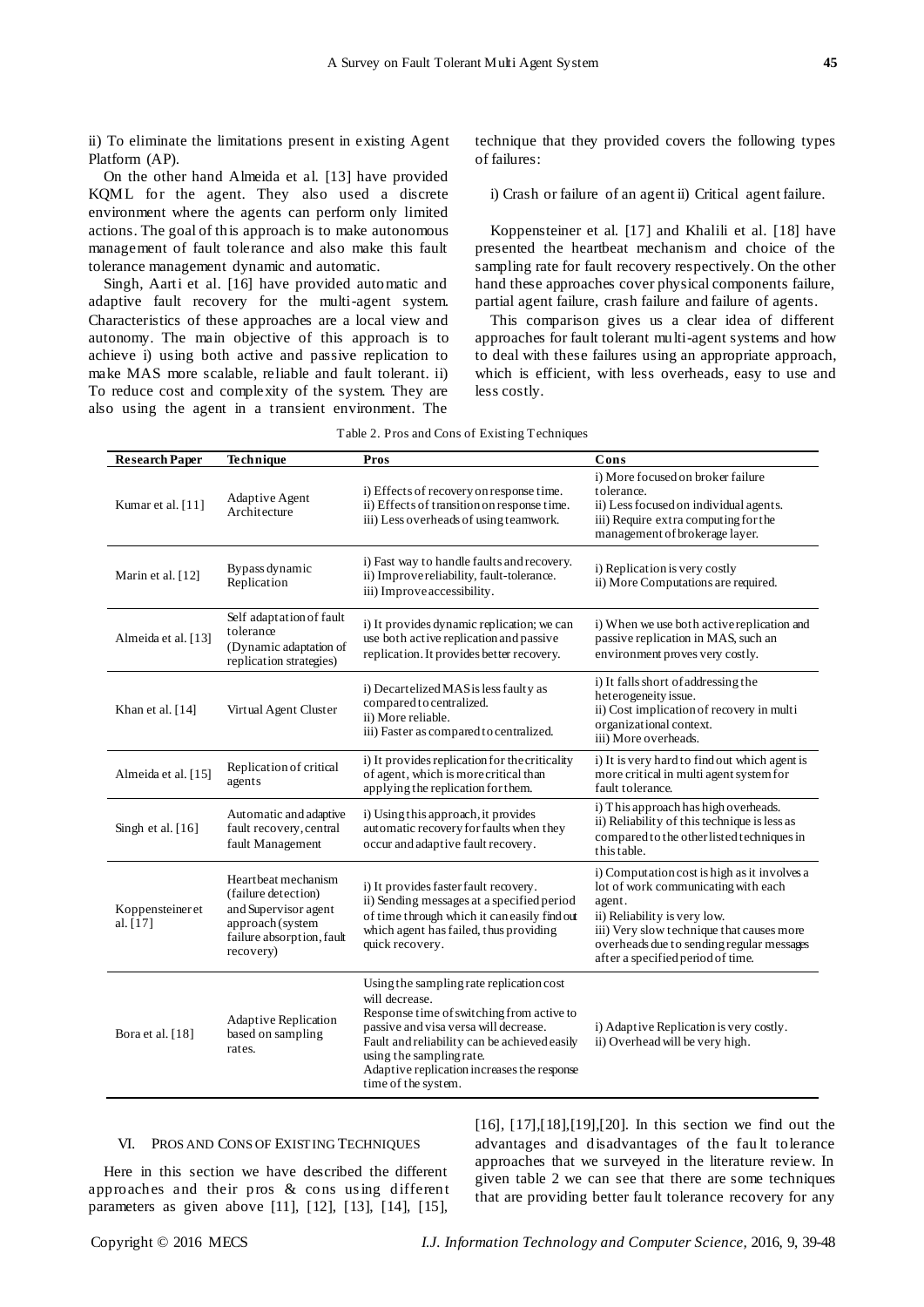failure of the multi agent system. This shows us how much the techniques are effective for fault recovery. When the researcher proposed a technique for fault tolerance they ignored other aspects of fault tolerance, as it can cause high overheads and perform some expensive computations. They also decreased the reliability of the system and reduced the performance of MAS. Moreover, table 2 shows overheads of fault recovery, reliability, improvement in performance and computational cost of these approaches.

#### VII. DISCUSSION OF EVALUATIONS AND COMPARISON

In this section, we evaluated different schemes and accessed them for fault tolerance recovery. Beginning with Kumar et al. [11] who proposed adaptive agent architecture to mask the failure in the multi-agent system. This has several characteristics namely, autonomy, local view and mobility. Using this approach they have covered different types of failure namely, machine crashes, end of broker process and network bread down. Moreover, they applied the object group replication for redundancy in MAS. The main objective of this approach is to achieve warm backup, object group and virtual synchrony. Marin, Olivier et al. [12] have proposed the dynamic replication technique. Characteristics of this approach are Autonomy and it has run time replication changes. Using this technique they mask the failure of host and network, thus effectively the failure of any agent in the distributed environment. They applied dynamic replication protocol for redundancy. The main objective of this approach provides efficient FT for MAS through selective agent replication. Almeida et al. [13] have applied self-adaptation of fault tolerance approach having the characteristics of dynamic and automatic recovery of fault. They tried to mask failures such as: crashes caused by internal hardware issues and operating system crashes or external malicious attacks, environmental tragedy and power failure. They have applied adaptive replication. The main objective of this technique is to make autonomous the management of fault tolerance and also to make this fault tolerance management dynamic and automatic. Khan, Abbas et al. [14] have virtual agent cluster (VAC) with the following characteristics: Faster recovery and fault tolerant, autonomous, architecture for application layering into intraVAC and interVAC and balancing the load. They tried to mask failures such as crashes caused by internal hardware issues and OS crashes or external malicious attacks, environmental tragedy and power failure using the active replication. The main objective of this scheme is to embrace a peer-to-peer computing paradigm and eliminate the limitations present in existing agent platform (AP). For communication of agents with other agents in MAS, they have used Agent Communication Language (ACL). Almeida, Aknine et al. [15] have provided replication of critical agents having features namely, predictive, automatic and adaptive. They tried to mask agent or machine failure. Host failure and process failure are based on an adaptive failure indicators hierarchy. Their

main objective was that an agent should execute each plan (of action) in order to achieve the overall goal.

Singh et al. [16] chose an automatic and adaptive fault recovery and central fault management technique. They tried to minimize system crashes, agent failures and critical agent failure. Their main objectives are to reduce cost and complexity of the system. Meanwhile, Koppensteiner et al. [17] have implemented the heartbeat mechanis m for failure detection, supervisor agent approach for system failure absorption and fault recovery. They applied this technique to overcome physical components failure and breakdown of the whole resource including temporary failure. The main goal is to increase the stability of the system and shorten the reaction time overall - to enhance the fault tolerance of a complex system. In Khalili, Mohsen et al. [20] they have proposed a sampling rate in FTMAS which tries to overcome crash failures or failures of an agent in the MAS environment, whereby they applied adaptive replication for redundancy to mask the failure in FTMAS. This technique has performed relatively better than other techniques but it also has large overheads of FT for recovery.

Moreover, we have seen that some approaches perform better in fault recovery as compared to other techniques. Some techniques have higher overheads and perform costly computations for fault tolerance. There should be an appropriate technique that enhances performance on fault recovery, rather than making it suffer.

#### VIII. FUTURE CHALLENGES AND ISSUES

There has been advancement in multi-agent system technology and its usage in our daily life is increasing. Even though a lot of work has been done for fault tolerance in a multi-agent system (FTMAS) but the issue regarding failure recovery of MAS has still not been overcome yet. As MAS gets further distributed, failure can occur at any time.

There are various challenges in FTMAS implementation. It is still a complex task.

- From the literature survey, we found that most of the existing fault tolerance approaches are not providing basic fault recovery features in MAS like reliability, scalability, adaptability and robustness.
- A challenging issue in designing fault tolerance architecture for Multi Agent system (MAS) is its distributed nature, prone to failure at any time.
- Another major problem is that there is no standard evaluation for the framework of FTMAS that is needed for comparison purposes. Currently each researcher uses their own criteria for evaluation.
- MAS has a lack of reliability in programming tools and specialized debugging tools. Skills are also needed to shift from an analysis and design phase to coding, as well as issues in understanding the environment and methodology.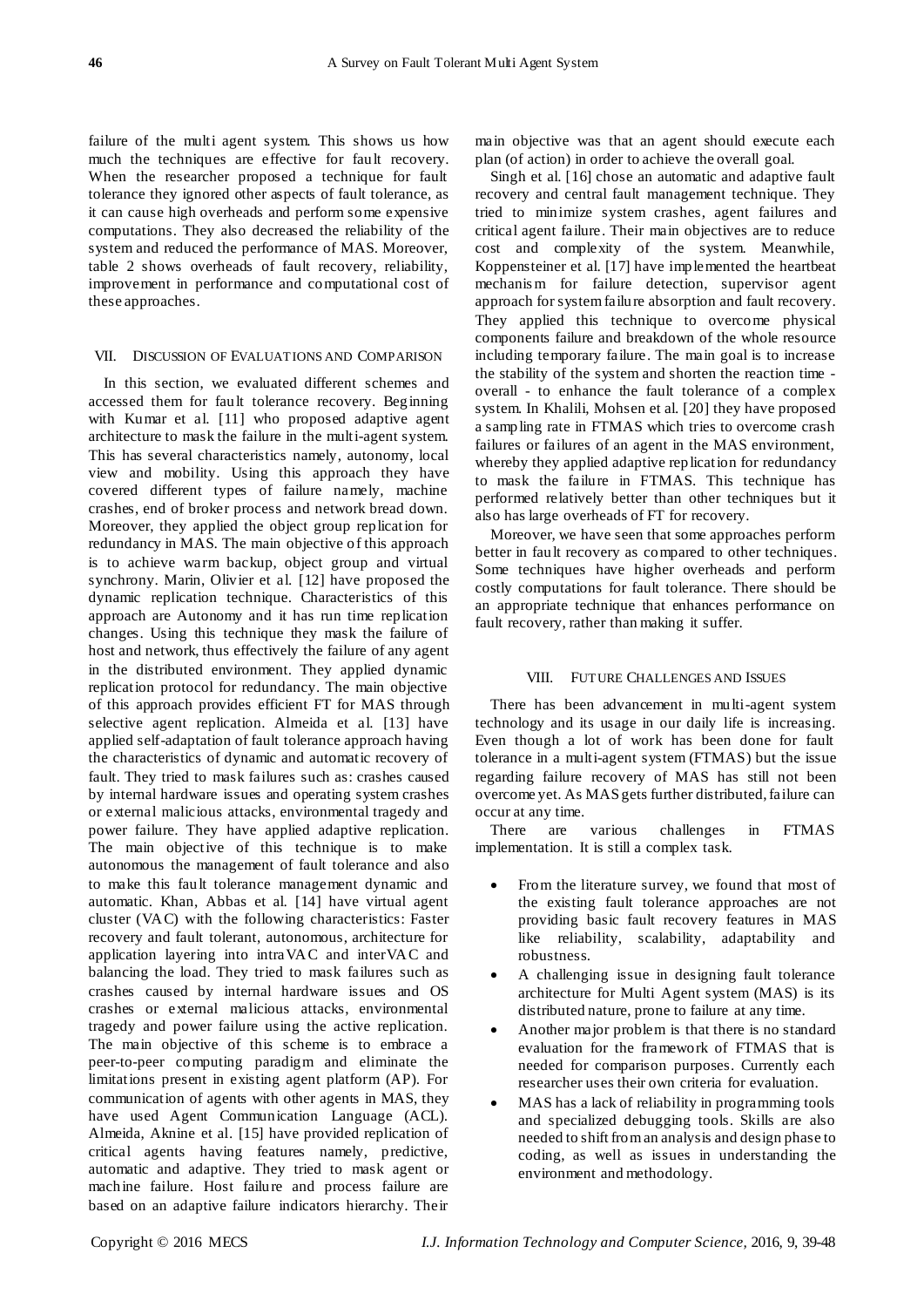## IX. CONCLUSION

Currently, multi-agent system is being used in different applications in a distributed environment. In MAS, as there are many agents so there are several challenges that can occur. For example, co-ordination, co-operation, negotiation and communication in a distributed environment. When one agent does not co-operate due to a fault then other components of MAS also do not provide their services. Then failures like machine crashes, process failure, software failure, communication failure and hardware failure occur. Therefore, in this research paper, we have surveyed the many techniques for fault tolerance in a multi-agent system so that failures can be overcome. In this research paper, we have presented existing techniques, which are very effective for fault tolerance, by providing related work and then classifying these approaches into different categories. We also categorized failures that occur in the multi agent system. Furthermore, we have also provided a qualitative comparison of existing fault tolerance approaches. In this comparison, we locate different parameters so that we can identify by comparing which technique is better for masking a fault in MAS. We have provided the pros and cons of existing fault tolerance techniques. It shows that most of the e xisting schemes are not efficient due to various reasons like high computation cost, costly replication and large communication overheads. We have found out that when researchers proposed a technique for fault tolerance, they ignored its overheads which when applied to MAS, proved very costly. It provides fault tolerance but on the other hand, it also degrades the performance of the system and reliability. There should be an appropriate technique, which provides fault tolerance with fewer overheads and hence less expensive for computation.

#### **REFERENCES**

- [1] Byrski, Aleksander, Rafał Dreżewski, Leszek Siwik, and Marek Kisiel-Dorohinicki. "Evolutionary multi-agent systems." The Knowledge Engineering Review 30, no. 02 (2015): 171-186.
- [2] Eddy, Foo, H. B. Gooi, and S. X. Chen. "Multi-Agent System for Distributed Management of Microgrids." Power Systems, IEEE Transactions on 30, no. 1 (2015): 24-34.
- [3] Sajja, Priti Srinivas. "Automatic Generation of Agents using Reusable Soft Computing Code Libraries to develop Multi Agent System for Healthcare."International Journal of Information Technology and Computer Science (IJITCS) 7, no. 5 (2015): 48.
- [4] Yadav, Sandeep Singh, and Mandeep Singh Yadav. "Development of System for Automated & Secure Generation of Content (ASCGS)."International Journal of Information Technology and Computer Science (IJITCS) 7, no. 11 (2015): 81.
- [5] Abbas, Hosny Ahmed, Samir Ibrahim Shaheen, and Mohammed Hussein Amin. "Organization of multi-agent systems: an overview." arXiv preprint arXiv:1506.09032 (2015).
- [6] Maciel, Cristiano, Patricia Cristiane de Souza, José Viterbo, Fabiana Freitas Mendes, and Amal El Fallah Seghrouchni. "A Multi-agent Architecture to Support

Ubiquitous Applications in Smart Environments." In Agent Technology for Intelligent Mobile Services and Smart Societies, pp. 106-116. Springer Berlin Heidelberg, 2015.

- [7] Gerrard, Claire E., John McCall, Christopher Macleod, and George M. Coghill. "Applications and design of cooperative multi-agent ARN-based systems." Soft Computing (2015): 1-14.
- [8] Li, Ni, Xiang Li, Yuzhong Shen, Zhuming Bi, and Minghui Sun. "Risk assessment model based on multi-agent systems for complex product design." Information Systems Frontiers 17, no. 2 (2015): 363-385.
- [9] Davoodi, Mohammad Reza, Khashayar Khorasani, Heidar Ali Talebi, and Hamid Reza Momeni. "Distributed fault detection and isolation filter design for a network of heterogeneous multiagent systems." Control Systems Technology, IEEE Transactions on 22, no. 3 (2014): 1061-1069.
- [10] Wang, Yannan, Yuning Song, and Frank Lewis. "Robust Adaptive Fault-tolerant Control of Multi-agent Systems with Uncertain Non-identical Dynamics and Undetectable Actuation Failures." (2015).
- [11] Kumar, Sanjeev, and Philip R. Cohen. "Towards fault-tolerant multi-agent system architecture." Proceedings of the fourth international conference on Autonomous agents. ACM, 2000.
- [12] Marin, Olivier, Pierre Sens, Jean-Pierre Briot, and Zahia Guessoum. "Towards adaptive fault tolerance for distributed multi-agent systems." In Proceedings of ERSADS, pp. 195-201. 2001.
- [13] Almeida, Alessandro, Jean-Pierre Briot, Samir Aknine, Zahia Guessoum, and Olivier Marin. "Towards autonomic fault-tolerant multi-agent systems." In The 2nd Latin American Autonomic Computing Symposium (LAACS'2007), Petropolis, RJ, Brésil. 2007.
- [14] Khan, Zaheer Abbas, Salman Shahid, H. Farooq Ahmad, Arshad Ali, and Hiroki Suguri. "Decentralized architecture for fault tolerant multi agent system." In Autonomous Decentralized Systems, 2005. ISADS 2005. Proceedings, pp. 167-174. IEEE, 2005.
- [15] Alessandro de Luna Almeida , Samir Aknine , Jean-Pierre Briot , Jacques Malenfant, Plan-based replication for fault-tolerant multi-agent systems, Proceedings of the 20th international conference on Parallel and distributed processing, p.347-347, April 25-29, 2006, Rhodes Island, Greece.
- [16] Singh, Aarti, Dimple Juneja, and A. K. Sharma. "Adaptive and automated fault-tolerance for multi-agent systems." In Computer Science and Automation Engineering (CSAE), 2011 IEEE International Conference on, vol. 1, pp. 53-57. IEEE, 2011.
- [17] Koppensteiner, Gottfried, Munir Merdan, Wilfried Lepuschitz, and Ingo Hegny. "Hybrid based approach for fault tolrance in a multi-agent system." In Advanced Intelligent Mechatronics, 2009. AIM 2009. IEEE/ASME International Conference on, pp. 679-684. IEEE, 2009.
- [18] Bora, Sebnem, and Oguz Dikenelli. "On the choice of sampling rates in a fault-tolerant multi-agent system." In 2012 International Symposium on Innovations in Intelligent Systems and Applications. 2012.
- [19] Mirian, Maryam S., Majid Nili Ahmadabadi, and Zainalabedm Navabi. "A decision-making based approach for fault-handling in multi-agent systems." InNeural Information Processing, 2002. ICONIP'02. Proceedings of the 9th International Conference on, vol. 4, pp. 1905-1909. IEEE, 2002.
- [20] Khalili, Mohsen, Xiaodong Zhang, Yongcan Cao, and